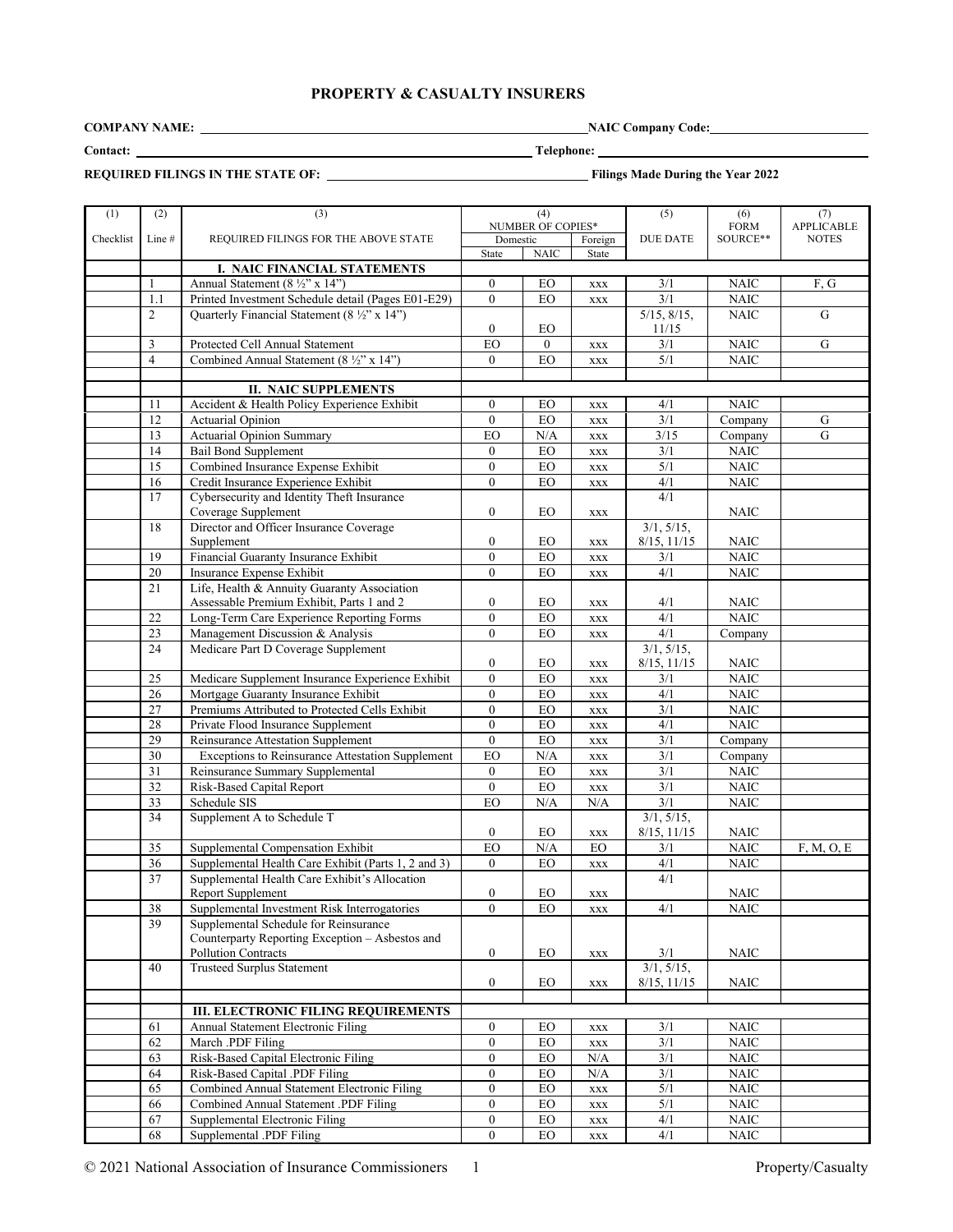| (1)       | (2)    | (3)                                                 |                          | (4)              |                | (5)                 | (6)               | (7)            |
|-----------|--------|-----------------------------------------------------|--------------------------|------------------|----------------|---------------------|-------------------|----------------|
|           |        |                                                     | <b>NUMBER OF COPIES*</b> |                  |                | <b>FORM</b>         | <b>APPLICABLE</b> |                |
| Checklist | Line # | REQUIRED FILINGS FOR THE ABOVE STATE                | Domestic                 |                  | Foreign        | <b>DUE DATE</b>     | SOURCE**          | <b>NOTES</b>   |
|           |        |                                                     | State                    | <b>NAIC</b>      | State          |                     |                   |                |
|           | 69     | Quarterly Statement Electronic Filing               |                          |                  |                | $5/15$ , $8/15$ ,   |                   |                |
|           |        |                                                     | $\overline{0}$           | EO               | <b>XXX</b>     | 11/15               | <b>NAIC</b>       |                |
|           | 70     | Quarterly .PDF Filing                               |                          |                  |                | 5/15, 8/15,         |                   |                |
|           |        |                                                     | $\boldsymbol{0}$         | EO               | <b>XXX</b>     | 11/15               | <b>NAIC</b>       |                |
|           | 71     | June .PDF Filing                                    | $\overline{0}$           | EO               | <b>XXX</b>     | 6/1                 | <b>NAIC</b>       |                |
|           |        |                                                     |                          |                  |                |                     |                   |                |
|           |        | IV. AUDIT/INTERNAL CONTROL                          |                          |                  |                |                     |                   |                |
|           |        | <b>RELATED REPORTS</b>                              |                          |                  |                |                     |                   |                |
|           | 81     | Accountants Letter of Qualifications                | $\mathbf{0}$             | EO               | N/A            | 6/1                 | Company           |                |
|           | 82     | <b>Audited Financial Reports</b>                    | $\theta$                 | EO               | <b>XXX</b>     | 6/1                 | Company           |                |
|           | 83     | Audited Financial Reports Exemption Affidavit       | EO                       | N/A              | N/A            | ц.                  | Company           |                |
|           | 84     | Communication of Internal Control Related Matters   |                          |                  |                |                     |                   |                |
|           |        | Noted in Audit                                      | $\boldsymbol{0}$         | EO               | N/A            | 8/1                 | Company           |                |
|           | 85     | Independent CPA (change)                            | EO                       | N/A              | N/A            | $\overline{a}$      | Company           |                |
|           | 86     | Management's Report of Internal Control Over        |                          |                  |                |                     |                   |                |
|           |        | <b>Financial Reporting</b>                          | EO                       | N/A              | N/A            | 8/1                 | Company           | U              |
|           | 87     | Notification of Adverse Financial Condition         | EO                       | N/A              | N/A            | $\overline{a}$      | Company           |                |
|           | 88     | Relief from the five-year rotation requirement for  |                          |                  |                |                     |                   |                |
|           |        | lead audit partner                                  | $\boldsymbol{0}$         | EO               | <b>XXX</b>     | 3/1                 | Company           |                |
|           | 89     | Relief from the one-year cooling off period for     |                          |                  |                |                     |                   |                |
|           |        | independent CPA                                     | $\boldsymbol{0}$         | EO               | N/A            | 3/1                 | Company           |                |
|           | 90     | Relief from the Requirements for Audit Committees   | $\overline{0}$           | EO               | N/A            | 3/1                 | Company           |                |
|           | 91     | Request to File Consolidated Audited Annual         |                          |                  |                |                     |                   |                |
|           |        | Statements                                          | EO                       | N/A              | N/A            | $\sim$              | Company           |                |
|           | 92     | Request for Exemption to File Management's          |                          |                  |                |                     |                   |                |
|           |        | Report of Internal Control Over Financial Reporting | EO                       | N/A              | N/A            | 5/1                 | Company           |                |
|           |        |                                                     |                          |                  |                |                     |                   |                |
|           |        |                                                     |                          |                  |                |                     |                   |                |
|           |        | V. STATE REQUIRED FILINGS***                        |                          |                  |                |                     |                   |                |
|           | 101    | Corporate Governance Annual Disclosure***           | EO                       | $\boldsymbol{0}$ | <b>XXX</b>     | 6/1                 | Company           | CC             |
|           | 102    | Filings Checklist (with Column 1 completed)         | $\mathbf{0}$             | $\boldsymbol{0}$ | $\mathbf{0}$   |                     | State             |                |
|           | 103    | Form B-Holding Company Registration Statement       | EO                       | $\boldsymbol{0}$ | N/A            | 5/1                 | Company           | $\mathbf X$    |
|           | 104    | Form F-Enterprise Risk Report ****                  | EO                       | $\overline{0}$   | <b>XXX</b>     | 5/1                 | Company           | $\overline{X}$ |
|           | 105    | ORSA *****                                          | EO                       | $\overline{0}$   | <b>XXX</b>     | Annually            | Company           | <b>BB</b>      |
|           | 106    | Premium Tax                                         | EO                       | $\overline{0}$   | EO             | 3/1                 | State             | A-H, EE        |
|           | 107    | <b>State Filing Fees</b>                            | \$400                    | $\overline{0}$   | \$400          | 3/1                 | <b>State</b>      | $\mathsf{C}$   |
|           | 108    | <b>Signed Jurat</b>                                 | EO                       | $\overline{0}$   | EO             | 3/1                 | <b>NAIC</b>       |                |
|           | 109    | Group Capital Calculation                           | $\mathbf{0}$             | $\mathbf{0}$     | $\mathbf{0}$   |                     |                   |                |
|           | 110    | Annual Statement Schedule T Page (Page 94-95)       | EO                       | N/A              | EO             | 3/1                 | <b>NAIC</b>       | V              |
|           | 111    | Comprehensive Health Insurance Pool                 | $\overline{0}$           | N/A              | $\mathbf{0}$   | 4/1                 | State             | AA             |
|           | 112    | Fraud Contact Form                                  | EO                       | N/A              | E <sub>O</sub> | $\overline{3/1}$    | State             | W              |
|           |        | Producer Controlled Report                          |                          |                  |                | 4/1                 |                   | DD             |
|           | 113    |                                                     | $\boldsymbol{0}$         | N/A              | N/A            |                     | State             |                |
|           | 114    | Quarterly Premium Tax Return                        | EO                       | N/A              | EO             | 4/16, 6/15,<br>9/15 | State             | D.F            |
|           | 115    | Actuarial Memorandum Supporting Actuarial           |                          |                  |                |                     |                   |                |
|           |        | Guideline 51 Testing                                | EO                       | N/A              | <b>XXX</b>     | 4/1                 | Company           | GG             |

**\*If XXX appears in this column, this state does not require this filing, if hard copy is filed with the state of domicile and if the data is filed electronically with the NAIC. If N/A appears in this column, the filing is required with the domiciliary state. EO (electronic only filing).**

**\*\*If Form Source is NAIC, the form should be obtained from the appropriate vendor.** 

**\*\*\*For those states that have adopted the NAIC Corporate Governance Annual Disclosure Model Act, an annual disclosure is required of all insurers or insurance groups by June 1. The Corporate Governance Annual Disclosure is a state filing only and should not be submitted by the company to the NAIC. Note however that this filing is intended to be submitted to the lead state if filed at the insurance group level. For more information on**  lead states, see the following NAIC URL: [http://www.naic.org/public\\_lead\\_state\\_report.htm.](http://www.naic.org/public_lead_state_report.htm)

**\*\*\*\*For those states that have adopted the NAIC updated Holding Company Model Act, a Form F filing is required annually by holding company groups. Consistent with the Form B filing requirements, the Form F is a state filing only and should not be submitted by the company to the NAIC. Note however that this filing is intended to be submitted to the lead state. For more information on lead states, see the following NAIC URL:** [http://www.naic.org/public\\_lead\\_state\\_report.htm](http://www.naic.org/public_lead_state_report.htm)

**\*\*\*\*\*For those states that have adopted the NAIC Risk Management and Own Risk and Solvency Assessment Model Act, a summary report is required annually by insurers and insurance groups above a specified premium threshold. The ORSA Summary Report is a state filing only and should not be submitted by the company to the NAIC. Note however that this filing is intended to be submitted to the lead state if filed at the insurance group level. For more information on lead states, see the following NAIC URL:** [http://www.naic.org/public\\_lead\\_state\\_report.htm](http://www.naic.org/public_lead_state_report.htm)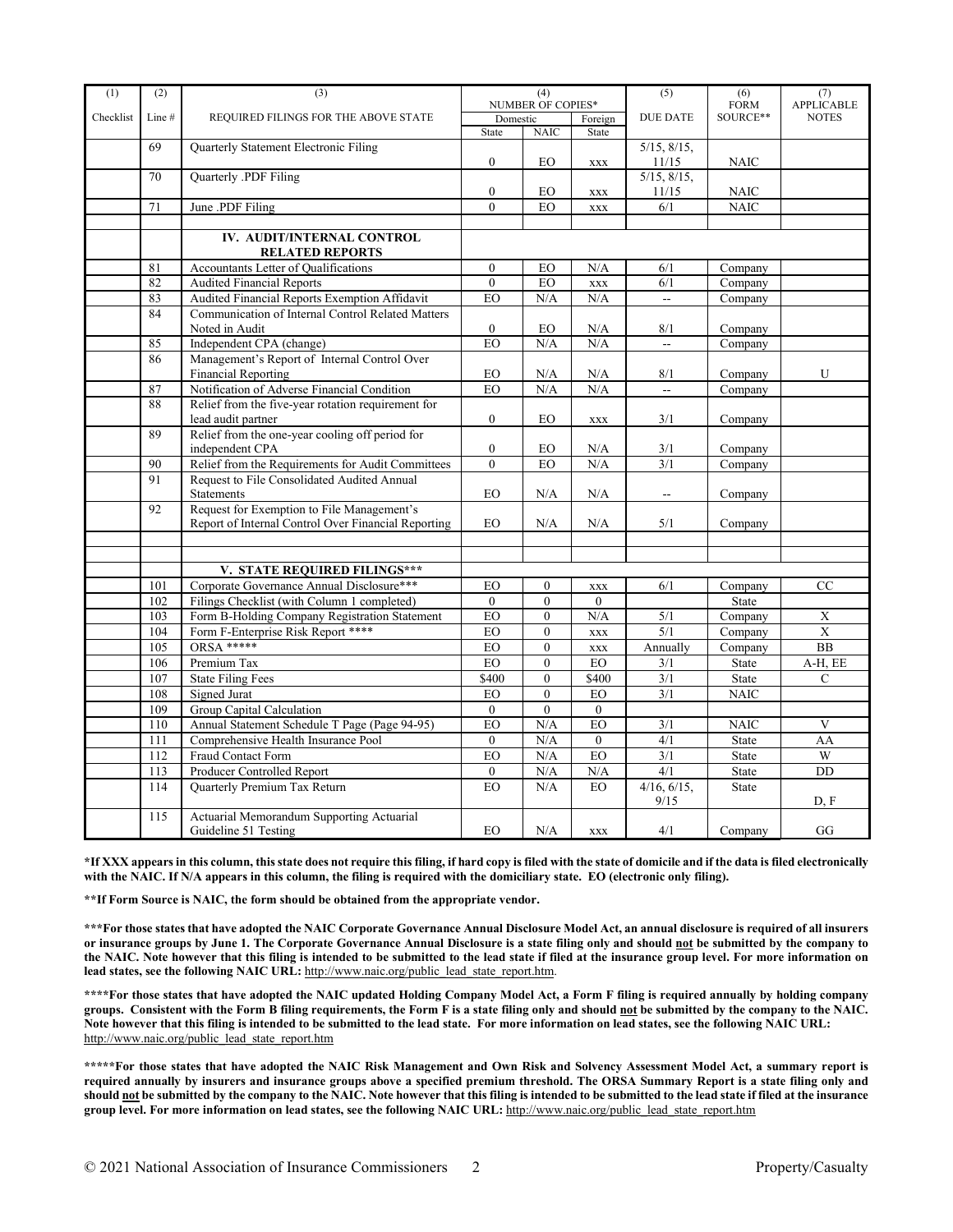|               | NOTES AND INSTRUCTIONS (A-K APPLY TO ALL FILINGS) |                                                                                                                                                                                                                                                                                                                                                                                                                                                                                                                                                                                                                                                                                                                                                                                                                                                   |
|---------------|---------------------------------------------------|---------------------------------------------------------------------------------------------------------------------------------------------------------------------------------------------------------------------------------------------------------------------------------------------------------------------------------------------------------------------------------------------------------------------------------------------------------------------------------------------------------------------------------------------------------------------------------------------------------------------------------------------------------------------------------------------------------------------------------------------------------------------------------------------------------------------------------------------------|
| A             | Required Filings Contact Person:                  | Annual Statement & Related<br>Supplemental Filings Contact:<br>Justin Schrader, Chief Financial<br>Examiner (402) 471-4734 or<br>Justin.Schrader@nebraska.gov<br>Premium Tax Contact:<br>Kristy Hadden, (402) 471-0373 and/or<br>doi.premiumtax@nebraska.gov                                                                                                                                                                                                                                                                                                                                                                                                                                                                                                                                                                                      |
| B             | Submission Requirements/Mailing Address:          | <b>Submission Requirements:</b><br>All domestic filings, exhibits and<br>statements not filed directly with the<br>NAIC (or otherwise indicated), must be<br>filed through the Nebraska DOI secure<br>electronic portal. Contact Jillian Boston<br>at jillian.boston@nebraska.gov for<br>assistance.<br><b>Overnight Mail:</b> Use street address                                                                                                                                                                                                                                                                                                                                                                                                                                                                                                 |
|               |                                                   | Nebraska Department of Insurance<br>1526 K Street, Suite 200<br>Lincoln, NE 68508<br><b>Postal Service Address:</b><br>P.O. Box 95087<br>Lincoln, NE 68509-5087                                                                                                                                                                                                                                                                                                                                                                                                                                                                                                                                                                                                                                                                                   |
| $\mathcal{C}$ | Mailing Address for Filing Fees:                  | See Note D<br>See Premium Tax Return for additional<br>fees.                                                                                                                                                                                                                                                                                                                                                                                                                                                                                                                                                                                                                                                                                                                                                                                      |
| D             | Mailing Address for Premium Tax Payments:         | OPTins is the required method for filing<br>premium taxes. Instructions can be found<br>at OPTins.org.                                                                                                                                                                                                                                                                                                                                                                                                                                                                                                                                                                                                                                                                                                                                            |
| E             | Delivery Instructions:                            | All filings must be received<br>electronically by the Department no later<br>than the indicated due date. If the due<br>date falls on a weekend or holiday, then<br>the deadline is extended to the next<br>business day.                                                                                                                                                                                                                                                                                                                                                                                                                                                                                                                                                                                                                         |
| $\mathbf{F}$  | Late Filings:                                     | Insurers who fail to pay any premium or<br>retaliatory tax when due shall pay an<br>interest rate of 3%. A forfeiture of \$100<br>per day will be imposed for any late<br>filing of the Annual Statement,<br>Supplemental Compensation Exhibit,<br>and/or other supplemental filings. In<br>addition, the Director may suspend or<br>refuse to renew the company's certificate<br>of authority until such filings have been<br>received.                                                                                                                                                                                                                                                                                                                                                                                                          |
| G             | Original Signatures:                              | Electronic signatures or copies of<br>signatures are acceptable, with the<br>exception of notary signatures. (See Note<br>H)                                                                                                                                                                                                                                                                                                                                                                                                                                                                                                                                                                                                                                                                                                                      |
| H             | Signature/Notarization/Certification:             | Most corporate records (Articles of<br>Incorporation and By-laws) identify the<br>Executive Corporate Officers. In most<br>cases, this consists of the President,<br>Treasurer and Secretary. The corporate<br>records give the authority to these<br>Executive Officers to operate the<br>company and will define their<br>duties/functions/responsibilities/obligatio<br>ns as well. The Jurat Page should reflect<br>these Executive Officers. Since the<br>Executive Officers are given the<br>authority under corporate records, they<br>should sign the Jurat Page of the<br>statement. The Annual Statement<br>instructions require that if these Officers<br>are incapacitated or not available due to a<br>personal emergency, the company should<br>then contact the Department of Insurance<br>for direction as to who should sign the |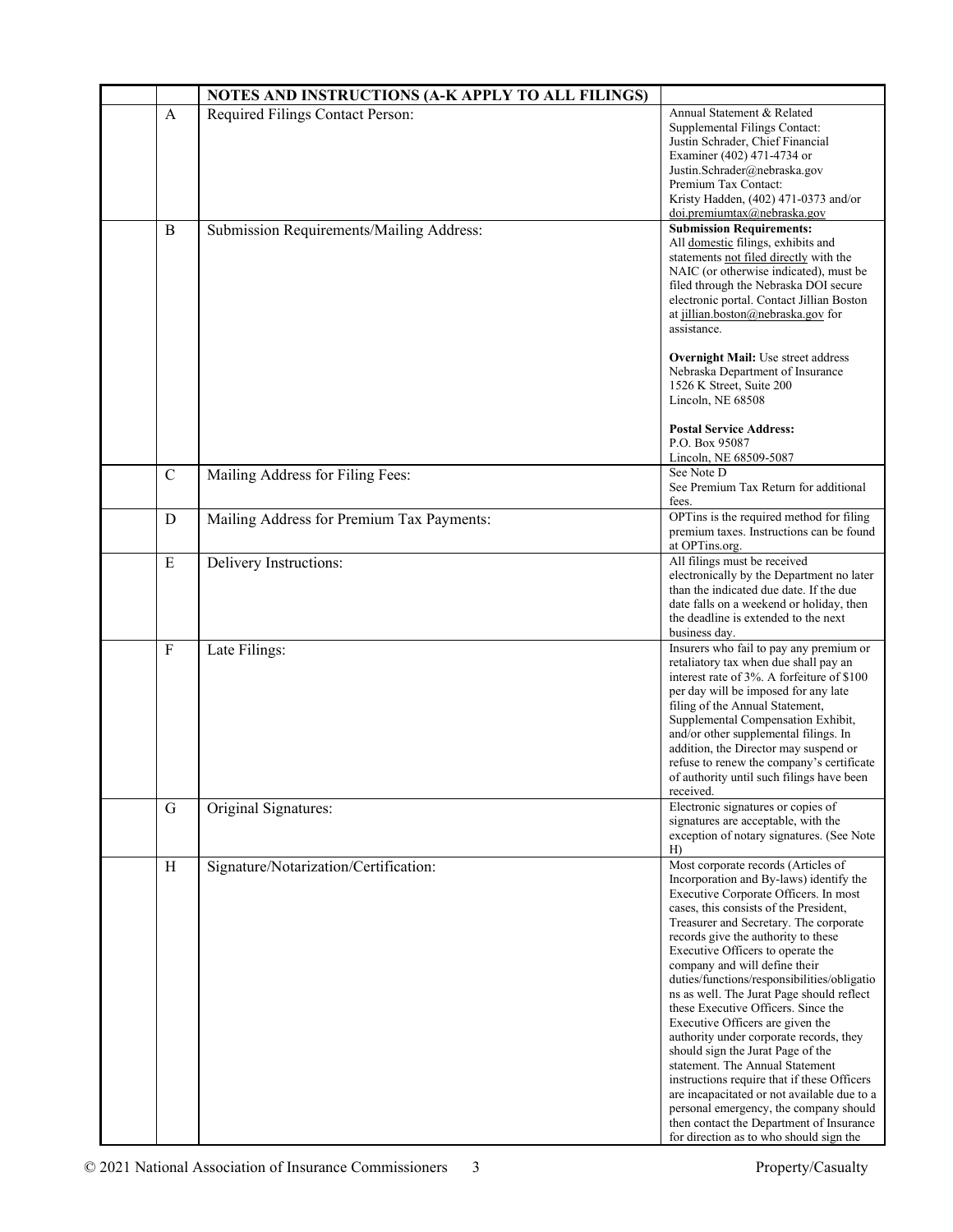| Ι            | Amended Filings:                                                                                          | Jurat Page. RBC Jurat Page must contain<br>the same signatures as found on the<br>Annual Statement Jurat Page. All<br>required notary signatures submitted to<br>the Department, whether "wet" hardcopy<br>or electronic, must be in compliance with<br>statutes.<br>Insurers must file amended items within<br>10 days of their amendment, along with<br>an explanation of the amendments. If                                                                                                                                                                                                                                                                                                                                                                                                   |
|--------------|-----------------------------------------------------------------------------------------------------------|--------------------------------------------------------------------------------------------------------------------------------------------------------------------------------------------------------------------------------------------------------------------------------------------------------------------------------------------------------------------------------------------------------------------------------------------------------------------------------------------------------------------------------------------------------------------------------------------------------------------------------------------------------------------------------------------------------------------------------------------------------------------------------------------------|
|              |                                                                                                           | there are signature requirements for the<br>original filing, the same should be<br>followed for any amendment.                                                                                                                                                                                                                                                                                                                                                                                                                                                                                                                                                                                                                                                                                   |
| $_{\rm J}$   | Exceptions from normal filings:                                                                           | Extensions, (not to exceed thirty days)<br>for financial filings may be granted for<br>good and sufficient cause. See<br>Neb.Rev.Stat. §44-322. Requests should<br>be sent to:<br>Justin Schrader, Chief Financial<br>Examiner via email to<br>Justin.Schrader@nebraska.gov                                                                                                                                                                                                                                                                                                                                                                                                                                                                                                                      |
| K            | Bar Codes (State or NAIC):                                                                                | NAIC bar codes must be placed on all<br>filings. Please follow the instructions in<br>the NAIC Annual Statement Instructions.                                                                                                                                                                                                                                                                                                                                                                                                                                                                                                                                                                                                                                                                    |
| L            | Signed Jurat:                                                                                             | See Note H                                                                                                                                                                                                                                                                                                                                                                                                                                                                                                                                                                                                                                                                                                                                                                                       |
| M            | <b>NONE Filings:</b>                                                                                      | See NAIC Annual Statement Instructions                                                                                                                                                                                                                                                                                                                                                                                                                                                                                                                                                                                                                                                                                                                                                           |
| N            | Filings new, discontinued or modified materially since last year:                                         | N/A                                                                                                                                                                                                                                                                                                                                                                                                                                                                                                                                                                                                                                                                                                                                                                                              |
| $\Omega$     | Supplemental Compensation Exhibit                                                                         | The Supplemental Compensation Exhibit<br>is a mandatory filing for both foreign and<br>domestic companies. See Neb.Rev.Stat.<br>§44-322. See NAIC Annual Statement<br>Instructions, which include the proper<br>format. A template of the form is also<br>available at doi.ne.gov. There should be<br>a separate electronic filing for each entity<br>in PDF format sent to:<br>DOI.CompExhibit@Nebraska.gov. The<br>Company Name & NAIC number should<br>be in the subject line.<br>**Note: When preparing a "NONE"<br>filing, stating no salaries were paid, Part<br>1- questions 1-3 must be completed and<br>"NONE" marked in Parts 2, 3, & 4. The<br>Company Name and NAIC number is to<br>be at the top of the exhibit.<br>***Note: DO NOT submit via the<br>department electronic portal. |
| P            | Actuarial Certification Related Annuity Non-forfeiture Ongoing<br>Compliance for Equity Indexed Annuities | Nebraska has not adopted Model<br>Regulation 806 and does not require an<br>actuarial certification regarding<br>compliance of equity-indexed annuities.                                                                                                                                                                                                                                                                                                                                                                                                                                                                                                                                                                                                                                         |
| Q            | Actuarial Opinion on Separate Accounts Funding Guaranteed<br>Minimum Benefit                              | Provide opinion for each Funding<br>Agreement.                                                                                                                                                                                                                                                                                                                                                                                                                                                                                                                                                                                                                                                                                                                                                   |
| $\mathbb{R}$ | Actuarial Opinion on Synthetic Guaranteed Investment Contracts                                            | NE Title 210, Chapter 80, Synthetic<br>Guaranteed Investment Contracts.<br>Nebraska does not require the opinion to<br>be separate from the entire entity<br>opinion.                                                                                                                                                                                                                                                                                                                                                                                                                                                                                                                                                                                                                            |
| S            | Actuarial Opinion for Interest Indexed Universal Life:                                                    | See Chapter 40, Section 010.02 of the<br>Nebraska Department Insurance<br>Regulations.                                                                                                                                                                                                                                                                                                                                                                                                                                                                                                                                                                                                                                                                                                           |
| T            | Actuarial Opinion Required by Modified Guaranteed Annuity Model<br>Regulation                             | Nebraska has not adopted Model<br>Regulation 255 and does not require an<br>actuarial opinion regarding Modified<br>Guaranteed Annuities.                                                                                                                                                                                                                                                                                                                                                                                                                                                                                                                                                                                                                                                        |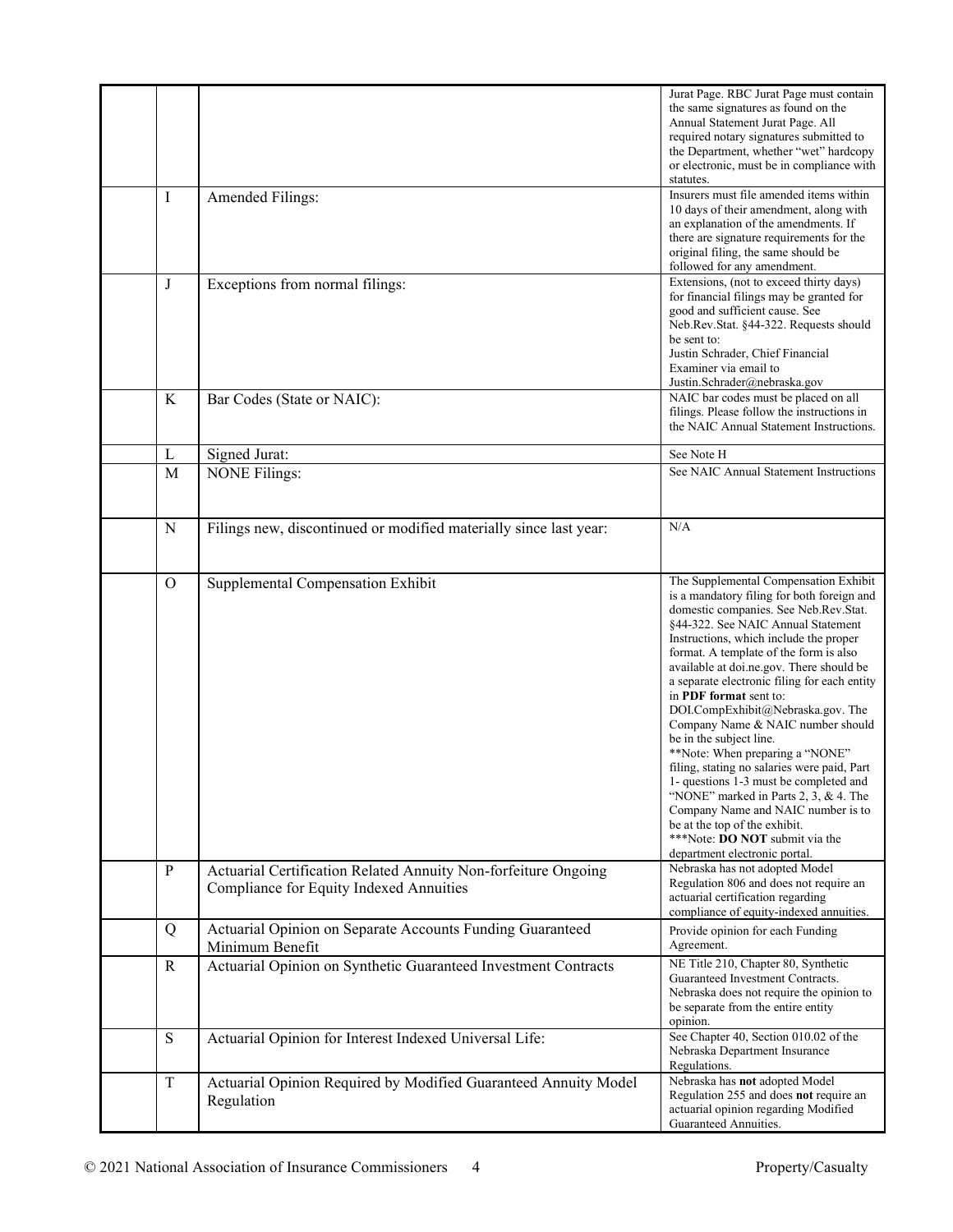| $\mathbf U$ | <b>Audited Financial Reports</b>     | 82:§005.06 requires the Annual Audited                                          |
|-------------|--------------------------------------|---------------------------------------------------------------------------------|
|             |                                      | Financial Report to include a                                                   |
|             |                                      | reconciliation if there are differences                                         |
|             |                                      | between the audited statutory financial                                         |
|             |                                      | statements and the annual<br>statement filed pursuant to                        |
|             |                                      | NEB.REV.STAT. §44-322, "NE Title                                                |
|             |                                      | 210, Chapter 56."                                                               |
|             |                                      | The Department will consider the filing                                         |
|             |                                      | incomplete if there are differences and a                                       |
|             |                                      | reconciliation and description are not                                          |
|             |                                      | included or is inadequate. The                                                  |
|             |                                      | reconciliation and descriptions need to                                         |
|             |                                      | make "all" changes fully and clearly<br>understandable as to why the change was |
|             |                                      | made and by what amount "each" line                                             |
|             |                                      | item was changed. This requirement                                              |
|             |                                      | applies to changes to both current year                                         |
|             |                                      | and prior year amounts. In addition, the                                        |
|             |                                      | Department will expect correspondence                                           |
|             |                                      | from the Company disclosing whether                                             |
|             |                                      | they intend to amend the Annual<br>Statement to agree with the audited          |
|             |                                      | changes.                                                                        |
|             |                                      | 85: Designation & awareness letter only                                         |
|             |                                      | applicable when first subject to the Rule                                       |
|             |                                      | or if there is a change in Independent                                          |
|             |                                      | CPA. Section 006.03 requires<br>notification within 5 days if independent       |
|             |                                      | CPA has been dismissed or resigns. A                                            |
|             |                                      | separate letter within 10 days should                                           |
|             |                                      | disclose any disagreements, followed by                                         |
|             |                                      | a response from the former independent                                          |
|             |                                      | CPA whether they agree. "NE Title 210,                                          |
|             |                                      | Chapter 56, Section ###".                                                       |
|             |                                      | 86: "Management's Report of Internal<br>Control Over Financial Reporting" is    |
|             |                                      | required to be filed from insurers with                                         |
|             |                                      | annual direct written and assumed                                               |
|             |                                      | premiums $\geq$ \$500 million, excluding                                        |
|             |                                      | reinsured crop and flood. This                                                  |
|             |                                      | requirement may be satisfied by filing a                                        |
|             |                                      | SEC Section 404 Report plus an                                                  |
|             |                                      | addendum, as explained in Section<br>016.03. Insurers in any RBC level event    |
|             |                                      | or in a hazardous condition may also be                                         |
|             |                                      | required to file. See "NE Title 210,                                            |
|             |                                      | Chapter 56, Section ###".                                                       |
| $\mathbf V$ | Direct Business Page and Schedule T: | Nebraska requires one copy of the Direct                                        |
|             |                                      | Business Page for NE, and one copy of                                           |
|             |                                      | Schedule T be submitted with the                                                |
|             |                                      | premium tax filing via OPTins.                                                  |
| W           | <b>Fraud Contact Form</b>            | The PDF form is located at<br>https://doi.nebraska.gov/sites/doi.nebrask        |
|             |                                      | a.gov/files/doc/Fraud%20Contact%20Fo                                            |
|             |                                      | rm.pdf                                                                          |
|             |                                      | Email to                                                                        |
|             |                                      | DOI.FraudPrevention@nebraska.gov.                                               |
| X           | <b>Holding Company Filings</b>       | Form A:                                                                         |
|             |                                      | Send electronic copy in PDF format to                                           |
|             |                                      | Justin Schrader at<br>Justin.Schrader@nebraska.gov.                             |
|             |                                      | <b>Forms B, C, D, &amp; F:</b>                                                  |
|             |                                      | Submit via electronic portal in PDF                                             |
|             |                                      | format. *Note: Forms B, C & F are                                               |
|             |                                      | required annually on May 1st. Consistent                                        |
|             |                                      | with the Form B & C filing                                                      |
|             |                                      | requirements, the Form F is a state filing                                      |
|             |                                      | only and should not be submitted by the                                         |
|             |                                      | company to the NAIC. See Form F<br>Implementation Guide for Instructions.       |
|             |                                      | *Note: this filing is intended to be                                            |
|             |                                      | submitted to the lead state. For more                                           |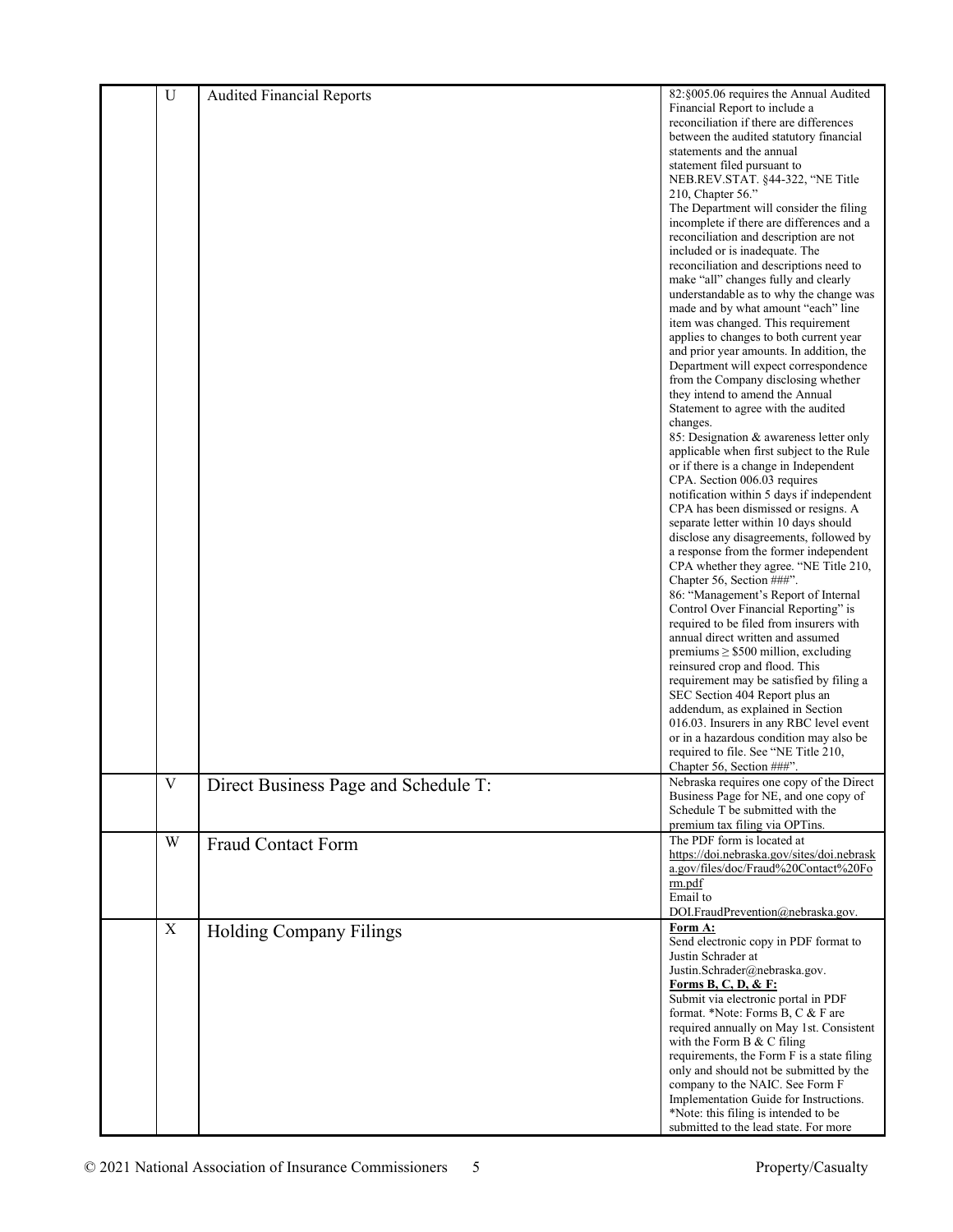|           |                                         | information on lead states, see the<br>following from the NAIC-URL:<br>http://www.naic.org/public lead state re<br>port.htm<br><b>Dividend Notices:</b><br>Submit via electronic portal in PDF<br>format.                                                                                                                                                                                                    |
|-----------|-----------------------------------------|--------------------------------------------------------------------------------------------------------------------------------------------------------------------------------------------------------------------------------------------------------------------------------------------------------------------------------------------------------------------------------------------------------------|
| AA        | Comprehensive Health Insurance Pool     | This filing is no longer required.                                                                                                                                                                                                                                                                                                                                                                           |
| <b>BB</b> | Own Risk and Solvency Assessment (ORSA) | See ORSA Guidance Manual for<br>instructions. The document is submitted<br>to the lead state only of the group, not<br>the NAIC or each domestic. Filing is due<br>annually NEB.REV.STAT. § 44-9006 &<br>44-9007. For more information on lead<br>states, see the following from the NAIC<br>at<br>http://www.naic.org/public lead state re<br>port.htm. Submit copy in PDF format via<br>electronic portal. |
| CC        | Corporate Governance Annual Disclosure  | See Neb. Rev. Stat. 44-9101 to 44-9109<br>and NE Title 210, Chapter 88. The<br>document is submitted to the lead state<br>only of the group, not the NAIC or each<br>domestic. For more information on lead<br>states, see the following from the NAIC<br>at<br>http://www.naic.org/public_lead_state_re<br>port.htm. Submit in PDF format via<br>electronic portal.                                         |
| EE        | Producer Controlled Annual Report       | See Note B.                                                                                                                                                                                                                                                                                                                                                                                                  |
| FF        | <b>Workers Compensation Assessments</b> | The Workers Compensation Court Cash<br>Fund (WCCCF) will be collected this<br>year. The assessment for the Workers<br><b>Compensation Court Trust Fund</b><br>(WCCCF) will not be collected this year                                                                                                                                                                                                        |
| GG        | Actuarial Guideline 51                  | NAIC Guidance document for year-end<br>2021 must be addressed. Submit via<br>Department electronic portal.                                                                                                                                                                                                                                                                                                   |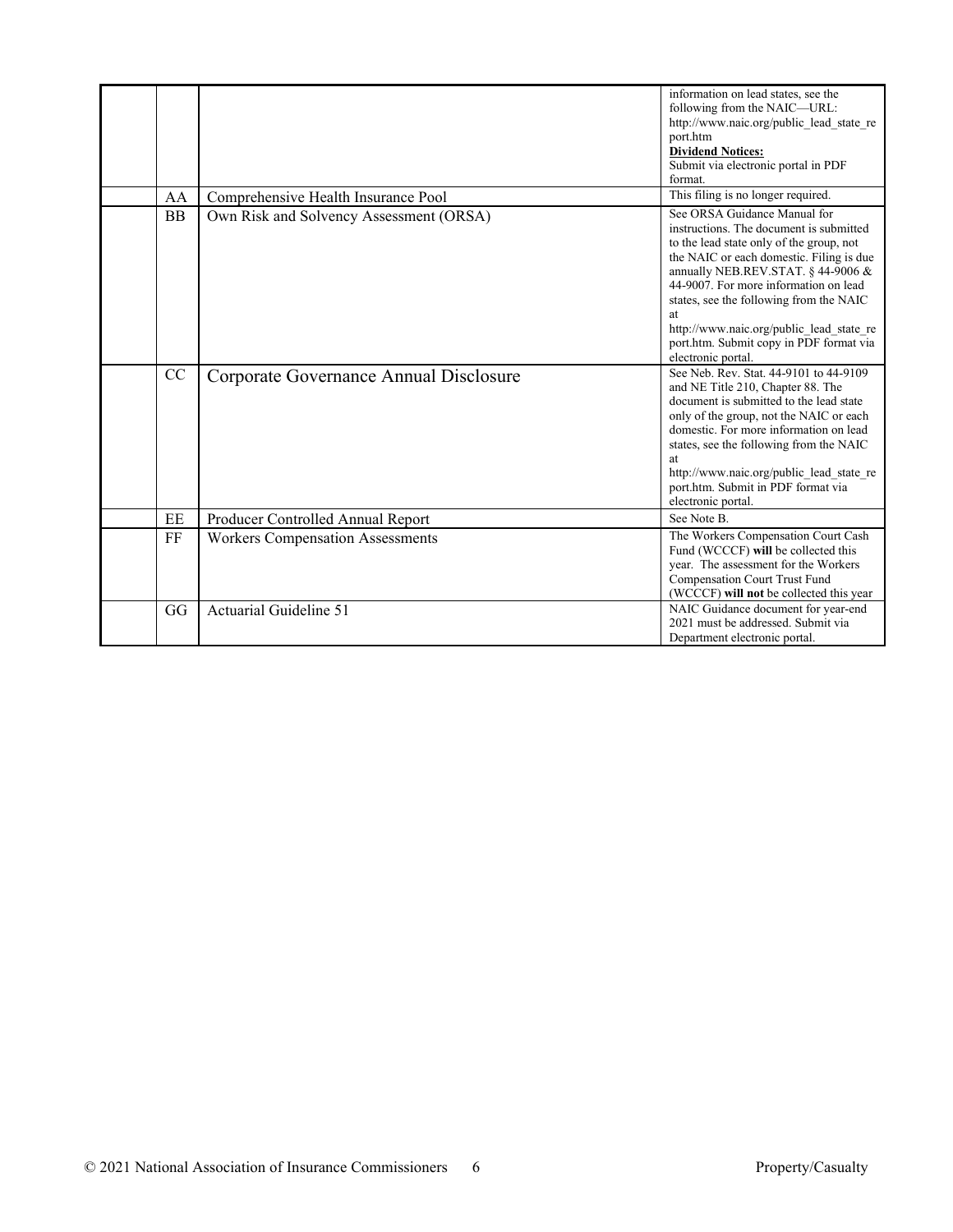### **General Instructions For Companies to Use Checklist**

**Please Note: This state's instructions for companies to file with the NAIC are included in this Checklist. The NAIC will not be sending their own checklist this year.**

# **Electronic filing is intended to be filing(s) submitted to the NAIC via the NAIC Internet Filing Site which eliminates the need for a company to submit diskettes or CD-ROM to the NAIC. Companies are not required to file hard copy filings with the NAIC.**

### **Column (1) Checklist**

Companies may use the checklist to submit to a state, if the state requests it. Companies should copy the checklist and place an "x" in this column when submitting information to the state.

**Column (2) Line #**

Line # refers to a standard filing number used for easy reference. This line number may change from year to year.

### **Column (3) Required Filings**

Name of item or form to be filed.

The *Annual Statement Electronic Filing* includes the annual statement data and all supplements due March 1, per the *Annual Statement Instructions.* This includes all detail investment schedules and other supplements for which the *Annual Statement Instructions* exempt printed detail.

The *March .PDF Filing* is the .pdf file for annual statement data, detail for investment schedules and supplements due March 1.

The *Risk-Based Capital Electronic Filing* includes all risk-based capital data.

The *Risk-Based Capital.PDF Filing* is the .pdf file for risk-based capital data.

The *Supplemental Electronic Filing* includes all supplements due April 1, per the *Annual Statement Instructions.* 

The *Supplemental.PDF Filing* is the .pdf file for all supplemental schedules and exhibits due April 1.

The *Quarterly Statement Electronic Filing* includes the complete quarterly statement data.

The *Quarterly Statement.PDF Filing* is the .pdf file for quarterly statement data.

The *Combined Annual Statement Electronic Filing* includes the required pages of the combined annual statement and the combined Insurance Expense Exhibit.

The *Combined Annual Statement.PDF Filing* is the .pdf file for the Combined annual statement data and the combined Insurance Expense Exhibit.

The *June .PDF Filing* is the .pdf file for the Audited Financial Statements and Accountants Letter of Qualifications.

#### **Column (4) Number of Copies**

Indicates the number of copies that each foreign or domestic company is required to file for each type of form. The Blanks (EX) Task Force modified the 1999 *Annual Statement Instructions* to waive paper filings of certain NAIC supplements and certain investment schedule detail if such investment schedule data is available to the states via the NAIC database. The checklists reflect this action taken by the Blanks (EX) Task Force. XXX appears in the "Number of Copies" "Foreign" column for the appropriate schedules and exhibits. **Some states have chosen to waive printed quarterly and annual statements from their foreign insurers and to rely upon the NAIC database for these filings. This waiver could include supplemental annual statement filings. The XXX in this column might signify that the state has waived the paper filing of the annual statement and all supplements.**